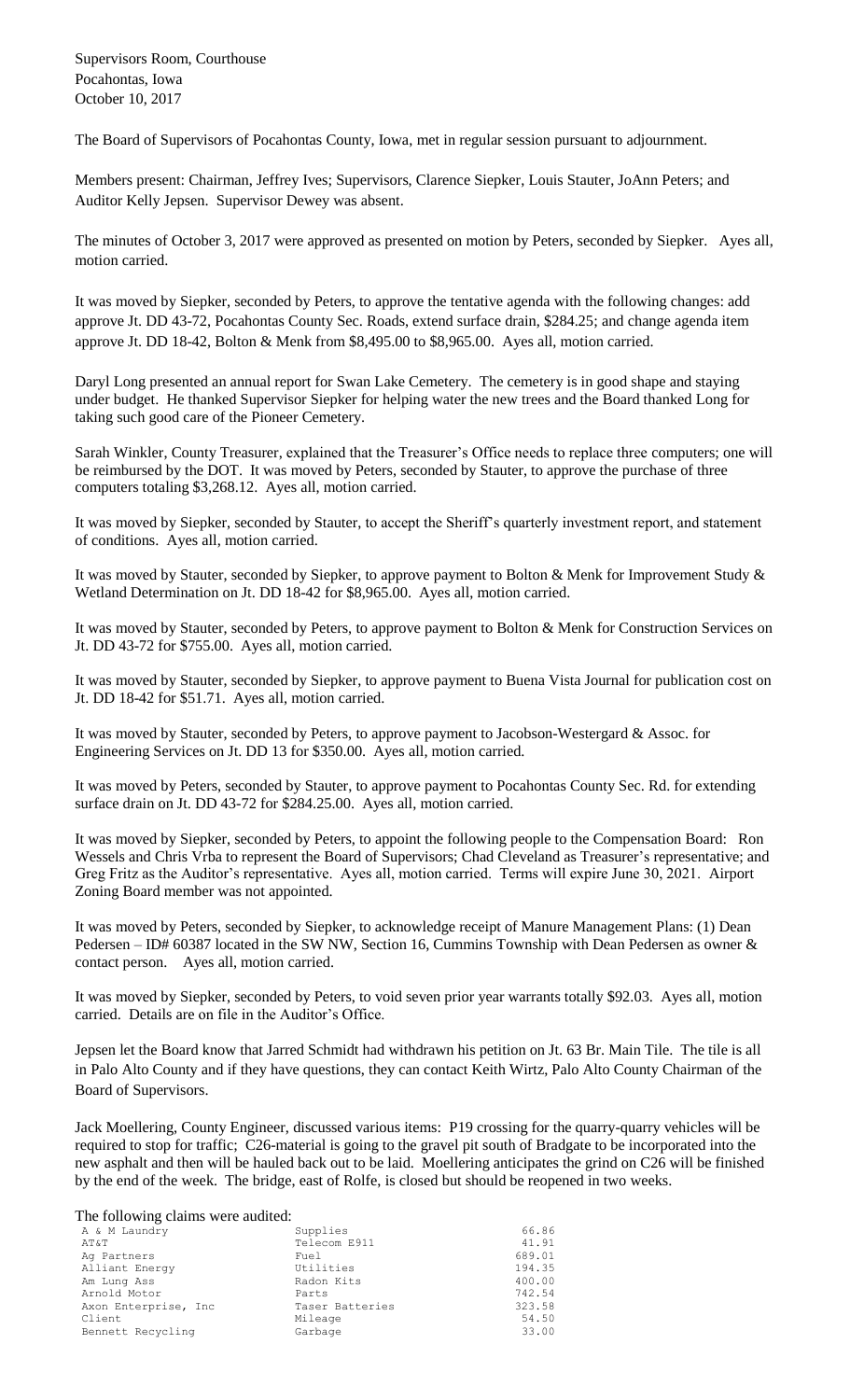| Cal Co ECA         |                                                            |  |
|--------------------|------------------------------------------------------------|--|
|                    | BV Co Journal                                              |  |
|                    | Carpenter Uniform                                          |  |
|                    | CenturyLink                                                |  |
| Cintas             |                                                            |  |
| Cintas             |                                                            |  |
| D Cirks            |                                                            |  |
| Counsel            |                                                            |  |
| Counsel            |                                                            |  |
| Counsel<br>Counsel |                                                            |  |
| Counsel            |                                                            |  |
|                    | 0 Cressler                                                 |  |
| B Dahl             |                                                            |  |
| Deyta              |                                                            |  |
|                    | Dickey Const.                                              |  |
|                    | Dollar Gen                                                 |  |
|                    | Frank Dunn Company                                         |  |
|                    | Emmetsburg Police                                          |  |
| J Essing           |                                                            |  |
|                    | Farm & Home<br>Farm & Home                                 |  |
|                    | Farm & Home                                                |  |
|                    | D Ferguson                                                 |  |
|                    | Linda E Ferguson                                           |  |
|                    | Linda E Ferguson                                           |  |
|                    | Fonda Ambl                                                 |  |
|                    | Fonda Pub Libr                                             |  |
|                    | City-Fonda                                                 |  |
| GC Ambl            |                                                            |  |
| T Grau             | GC Pub Libr                                                |  |
|                    | Great Am Fin                                               |  |
|                    | Hallett Materials                                          |  |
| J Hammen           |                                                            |  |
|                    | Janis Hanson                                               |  |
|                    | Havelock Pub Libr                                          |  |
|                    | Hoffman Filter                                             |  |
| K Hoffman          |                                                            |  |
|                    | Holiday Inn                                                |  |
|                    | Hudson Law                                                 |  |
|                    | Humboldt Co Sheriff                                        |  |
| IADPS              |                                                            |  |
| IA DOT             |                                                            |  |
| ISU                | St Med Exam                                                |  |
| <b>IAN</b>         |                                                            |  |
|                    | Iowa County Attorney's As:                                 |  |
| ISU Ext            |                                                            |  |
| R Jergens          |                                                            |  |
| R Jergens          |                                                            |  |
| R Jergens          |                                                            |  |
|                    | Jim Hawk Truck                                             |  |
|                    | Johnson Co Aud                                             |  |
| M Klocke           | Johnston Auto                                              |  |
|                    | Irva Krause                                                |  |
|                    | L-3 Communications                                         |  |
|                    |                                                            |  |
|                    |                                                            |  |
| <b>B</b> Larsen    |                                                            |  |
|                    | Laurens Ambl                                               |  |
|                    | House of Print                                             |  |
|                    |                                                            |  |
|                    | Laurens Pub Libr<br>Laurens Sun<br>RELX INC DBA LexisNexis |  |
|                    | Mail Servcs                                                |  |
|                    | Mangold Environ                                            |  |
|                    | Martin Marietta                                            |  |
|                    | Martin Marietta                                            |  |
|                    | Martin Marietta                                            |  |
|                    | McKesson Medical                                           |  |
|                    | Carol McLain                                               |  |
| Mediacom           |                                                            |  |
| K Metzger          |                                                            |  |
|                    | MidAmeri Energy<br>MidAmeri Energy                         |  |
|                    | Midwest Wheel                                              |  |
|                    | Murphy Tractor                                             |  |
|                    | My Laurens                                                 |  |
| Napa               |                                                            |  |
| Napa               |                                                            |  |
| NSA                |                                                            |  |
| NW Comm            |                                                            |  |
| NW Comm            |                                                            |  |
| R Nystrom          |                                                            |  |
|                    | Office Elements                                            |  |
|                    | Office Elements<br>Office Elements                         |  |
|                    | Office Elements                                            |  |
|                    | Office Elements                                            |  |
|                    | Office Systems                                             |  |
|                    | Office Systems                                             |  |
| Optum 360          |                                                            |  |
|                    | Palmer Mutual Tel                                          |  |
|                    | Palmer Pub Libr                                            |  |
|                    | City-Palmer                                                |  |
|                    | Penguin Management                                         |  |
|                    | Pizza Ranch<br>Plover Pub Libr                             |  |
|                    |                                                            |  |
|                    | City-Plover<br>City-Plover                                 |  |
| Po<br>Co           | Po Co Econ<br>Dev<br>Econ<br>Dev                           |  |

| Bolton & Menk<br>BV Co Journal          | Services<br>BOS Minutes                         | 405.00<br>529.74   |
|-----------------------------------------|-------------------------------------------------|--------------------|
| Cal Co ECA                              | Utilities                                       | 61.21              |
| Carpenter Uniform<br>CenturyLink        | Patrol Jacket<br>Phone                          | 272.82<br>710.75   |
| Cintas                                  | Med Kit                                         | 75.06              |
| Cintas<br>D Cirks                       | Medical splies, jail<br>Phone REIM              | 42.02<br>222.67    |
| Counsel                                 | shop fax/copier                                 | 22.22              |
| Counsel<br>Counsel                      | Copier lease<br>Copy Machine                    | 155.20<br>2460.85  |
| Counsel                                 | Engr. fax/copier                                | 523.61             |
| Counsel<br>0 Cressler                   | Printer Contracts<br>Mileage                    | 126.75<br>41.00    |
| B Dahl                                  | Mileage                                         | 242.60             |
| Deyta<br>Dickey Const.                  | October HHCahps Fee<br>east shop-main bldg roof | 95.00<br>15273.32  |
| Dollar Gen                              | Jail Supplies                                   | 26.05              |
| Frank Dunn Company<br>Emmetsburg Police | pothole patch<br>Serve Warrant                  | 789.00<br>22.00    |
| J Essing                                | CD Mailers                                      | 72.06              |
| Farm & Home<br>Farm & Home              | cascade<br>quickrete                            | 7.99<br>19.16      |
| Farm & Home                             | Custodial Supplies                              | 223.46             |
| D Ferguson                              | Mileage                                         | 218.40             |
| Linda E Ferquson<br>Linda E Ferquson    | Hours Worked<br>Mileage                         | 645.00<br>8.00     |
| Fonda Ambl                              | Allocation                                      | 2690.00            |
| Fonda Pub Libr<br>City-Fonda            | Allocation<br>Utilities                         | 5433.00<br>115.73  |
| GC Ambl                                 | Allocation                                      | 1344.50            |
| GC Pub Libr<br>T Grau                   | Allocation<br>Expenses                          | 2490.00<br>2102.29 |
| Great Am Fin                            | Copier Lease                                    | 70.73              |
| Hallett Materials<br>J Hammen           | Supplies<br>Jail school mileage, meal           | 7035.60<br>156.82  |
| Janis Hanson                            | Hours worked                                    | 1365.00            |
| Havelock Pub Libr<br>Hoffman Filter     | Allocation<br>Disposal Ser                      | 4414.50<br>55.00   |
| K Hoffman                               | Mileage                                         | 17.00              |
| Holiday Inn<br>Hudson Law               | Lodging                                         | 332.64<br>79.25    |
| Humboldt Co Sheriff                     | Legal Ser<br>Services                           | 200.00             |
| IADPS                                   | Terminal Billing                                | 1380.00            |
| IA DOT<br>ISU                           | Services<br>Training                            | 7598.60<br>800.00  |
| St Med Exam                             | Autopsy                                         | 4754.00            |
| IAN<br>Iowa County Attorney's Assoc     | Fall workshop<br>Conference                     | 65.00<br>325.00    |
| ISU Ext                                 | Training Registration                           | 175.00             |
| R Jergens<br>R Jergens                  | Mileage<br>Phone                                | 441.50<br>67.04    |
| R Jergens                               | Sept vehicle allowance                          | 250.00             |
| Jim Hawk Truck<br>Johnson Co Aud        | parts<br>Election Equip                         | 12.02<br>140.10    |
| Johnston Auto                           | Supplies                                        | 193.10             |
| M Klocke<br>Irva Krause                 | Mileage<br>Well Plug                            | 19.00<br>397.93    |
| L-3 Communications                      | In-car microphone                               | 396.50             |
| B Larsen<br>Laurens Ambl                | Expense reimb<br>Allocation                     | 144.30<br>2690.00  |
| House of Print                          | 17 Donation/membership le                       | 158.27             |
| Laurens Pub Libr<br>Laurens Sun         | Allocation<br>BOS Minutes                       | 6791.00<br>770.21  |
| RELX INC DBA LexisNexis                 | Legal Software                                  | 99.00              |
| Mail Servcs<br>Mangold Environ          | MVR Notices<br>Water tests                      | 216.63<br>564.00   |
| Martin Marietta                         | culvert Marshall 10/11                          | 142.83             |
| Martin Marietta<br>Martin Marietta      | entrances<br>Road Aggreg Little Clear           | 203.18<br>399.71   |
| McKesson Medical                        | Medical supplies                                | 914.54             |
| Carol McLain<br>Mediacom                | Hours Worked<br>Internet                        | 652.50<br>197.45   |
| K Metzger                               | Mileage                                         | 383.50             |
| MidAmeri Energy                         | GC/electric                                     | 17.01              |
| MidAmeri Energy<br>Midwest Wheel        | Varina/electric<br>Supplies                     | 14.93<br>469.90    |
| Murphy Tractor                          | Parts                                           | 430330.55          |
| My Laurens<br>Napa                      | 2017 Membership ad<br>circuit board             | 65.00<br>24.99     |
| Napa                                    | Shut-off, flasher                               | 28.68              |
| NSA<br>NW Comm                          | Training Ser<br>Hosting                         | 264.68<br>27.95    |
| NW Comm                                 | Website hosting                                 | 199.60             |
| R Nystrom<br>Office Elements            | Mileage<br>Health Supplies                      | 10.00<br>86.68     |
| Office Elements                         | Ink cartridge                                   | 28.00              |
| Office Elements<br>Office Elements      | Notary Stamp<br>Offc Supplies                   | 33.00<br>316.54    |
| Office Elements                         | Office Supplies                                 | 32.78              |
| Office Systems<br>Office Systems        | Copier contract<br>Copier Maint                 | 63.45<br>367.00    |
| Optum 360                               | Manuals                                         | 55.94              |
| Palmer Mutual Tel<br>Palmer Pub Libr    | Phone<br>Allocation                             | 314.92<br>4754.00  |
| City-Palmer                             | Utilities/RUT/FTM                               | 89.00              |
| Penguin Management<br>Pizza Ranch       | Fire/Amb E Dispatch<br>Board of Health          | 1458.00<br>25.98   |
| Plover Pub Libr                         | Allocation                                      | 4754.00            |
| City-Plover                             | RAGBRAI Exp Reimb                               | 215.30             |
| City-Plover<br>Po Co Econ Dev           | Utilities/RUT/FTM<br>Semi-annual contribution   | 100.00<br>24375.00 |
| Po Co Econ Dev                          | Semi-Annual Contribution                        | 24375.00           |